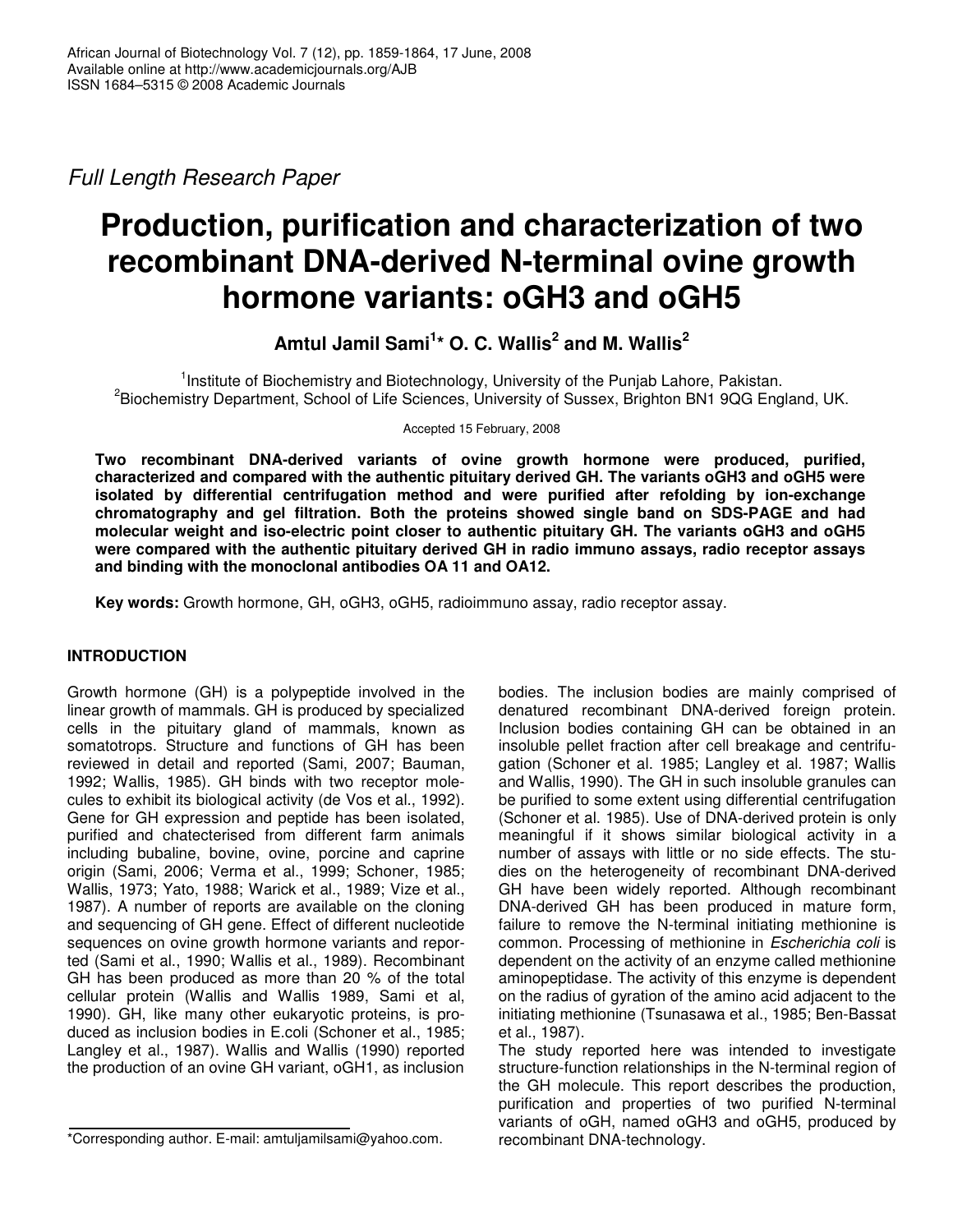# **MATERIALS AND METHODS**

A series of plasmids carrying plasmids for the expression of oGH variants was produced with a variety of level of expressions named pOGH plasmids. Two clones carrying plasmids pOGH3 and pOGH5 were used in this study (Wallis and Wallis 1987; Sami et al., 1990).

32 g of Bacto tryptone, 20 g of yeast extract, 6 g Na<sub>2</sub>HPO<sub>4</sub> 3 g KH2PO4, 0.5g NaCI were dissolved in distilled water and the volume was adjusted to 1 I. The medium was sterilized by autoclaving at151 b/in² for 20 min. 10 g of Bacto tryptone, 5 g of Bacto yeast extract, 1 g glucose and 5 g of NaCI were dissolved in distilled water and the volume was adjusted to 1 I with distilled water. pH was adjusted to 7.5 with 5 N NaOH. The medium was sterilized by autoclaving for 20 min. Bacterial strains were grown in 2.5 ml 2 medium at 37ºC overnight on a shaker in a 20 ml culture tube. The cultures were stored in 30% dimethyI sulphoxide (DMSO) in two different batches at -20 and -80ºC.

#### **Production of oGH variant proteins in** *E.Coli*

*E. coli* clones carrying expression plasmids for oGH variants were grown in 25 ml of sterile medium containing ampicillin (50 or 100 g/ml). 0.25 ml of an overnight culture was used to inoculate 25 ml of the medium. The flasks were incubated on a rotary shaker at 37ºC for about 2-3 h. When the optical density (OD) at 600 nm of the culture reached  $0.6$ , 250  $\mu$ l of a solution containing 20 mg IPTG/ml were added and incubation was continued for another 18 h.

After incubation flasks were removed from the shaker and the bacterial cells were harvested by centrifuging at 6,000 x g for 10 min at 4ºC. The pellet of bacterial cells from 500 ml of culture was washed with 100 ml of 0.1 M NaCI in 0.01 M Tris-HCI buffer, pH 8.0. The bacterial pellet was again washed with 0.01M Tris-HCI, pH containing 0.1 M NaCI. The bacterial pellet obtained after these washings was used for further studies.

#### **Isolation and solubilisation of oGH variant granules**

The bacterial pellet was suspended in 12 ml of 0.1 M Tris-HCI buffer, pH 8.0. Cells were broken by sonication for 8 x 15 s at amplitude 20 µm (MSE 150 Watt Ultrasoninc Disintegrator MK2) and were then centrifuged at 12,000 x g for 10 min at 4ºC. The supernatant was removed and the pellet fraction was washed with the same buffer. After washing, the pellet was dissolved in 24 ml of 6 M guanidinium chloride in 50 mM ethanolaminie-HCI, pH 9.5 containing 5 mM dithiothreitol, as reported by Wallis and Wallis (1990).

#### **Purification of oGH variants**

After renaturation a solution of each oGH variant (30-40 ml in ethanolamine-HCI buffer, pH 9.5 containing 20-30 mg protein) was applied to an ion-exchange column  $(1.6 \times 18 \text{ cm})$  packed with DEAE-Sephacel equilibrated with 20 mM ethanolamine-HCI buffer, pH 9.5 at 4ºC. Proteins were eluted at a flow rate of 12 ml/h with a linear salt gradient (0.0-0.2 M NaCI). Protein content of the eluted fractions (2 ml) was measured by reading absorbance at 280 nm. Fractions containing protein were subjected to SDS-PAGE and were cooled together.

For further purification after ion-exchange chromatography the oGH variant (20 ml) was passed through a gel filtration column (2.5 x 96 cm) packed with Sephadex-G100 using 0.1 M Tris-HCI buffer (pH8.0) containing 0.02% sodium azide. Proteins were eluted at a flow rate of 24 ml/h at 4ºC. 1 ml fractions were collected and their absorbance was measured at 280 nm. The fractions containing protein were subjected to SDS-PAGE. After purification oGH variant protein was dialysed against double distilled deionised water overnight with several changes and was freeze dried.

#### **GH assays**

The Radioimmunoassay method was based on methods previously described by Ray and Wallis (1982). Radioreceptor assays were based on the method previously described by Cadman and Wallis (1981).

# **RESULTS AND DISCUSSION**

The two N-terminal variants were produced on a large scale by growing *E. coli* clones carrying plasmid pOGHe103 and pOGHe105 in 500 ml of rich medium containing ampicillin (50 or 100 µg/ml) and IPTG (160 µg/m) at 37ºC either shaking for 22 h. Bacterial cells were harvested by centrifugation.

Both the oGH N-terminal variants were produced in an insoluble form, presumably as inclusion bodies (Figure 1, Lane 1 and Figure 2, Lane 2). Production of GH in the form of insoluble granules has been reported previously (Schoner et al., 1985: Wallis and Wallis, 1990). In each case the oGH variant, was present as a major cellular protein in the pellet fraction, and formed more then 50% of the protein present. Washing of the inclusion bodies with 0.1 M Tris-HCl buffer, pH 8.0 did not extract any oGH- like protein (Figure 1, Lane 2,3 and Figure 2, Lane 2,4). Differential centrifugation is helpful in separating cellular debris from these inclusion bodies (Schoner et al., 1985; Langley et al., 1987), since the inclusion bodies sediment at a greater rate than the cell debris. Washing of the isolated granules was also reported by various workers. Schoner et al. (1985) reported the use of 5 M urea for solubilising most of the unwanted proteins form granules of recombinant bGH.

After solubilization it is necessary to achieve correct folding of the protein in order to obtain the biologically active molecule (Figures 1 and 2). The proteins were refolded according to the method described by Wallis and Wallis (1989). The refolded oGH variants were in solution form. (Figure 1 lane 7, Figure 2 lane 7).

For both the N-terminal variants ion-exchange chromatography was used for purification. The amino acid sequence deduced from the nucleotide sequence showed that for oGH5 the sequence was identical to that of pituitary-derived alanyl-GH except that the N-terminal alanine is replaced by threonine (Figure 3). The isoelectric points of the purified proteins were estimated by isoelectric focusing. It was found that both oGH3 and oGH5 had an isoelectric point of 7.8, which is similar to that of authentic pituitary-derived bGH. The sequence analysis of the two proteins showed that oGH5 has an extension of 2 amino acids, Met- Thr-, followed by the complete sequence of phenylalanyl oGH. This extension of two amino acids has an overall neutral effect on the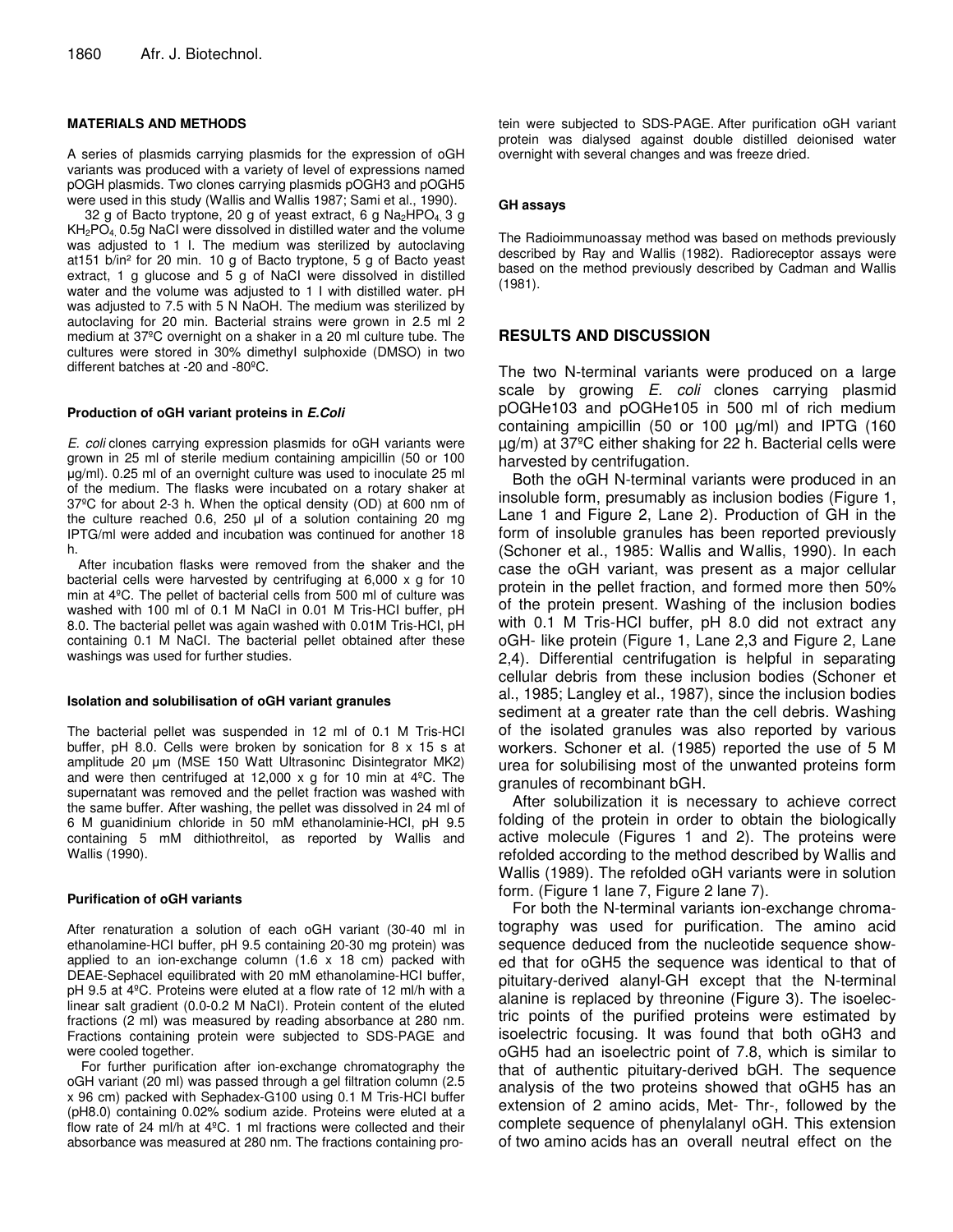

**Figure 1.** SDS-PAGE gel illustrating the production, solubilisation and refolding of OGH3 from inclusion bodies in *E.coli* cells. Gel shows electrophoresis of samples obtained at each stage of the production, isolation, solubilisation and renaturation of oGH3. 1: Total sonicate. 2: Supernatant obtained after centrifugation of total sonicate. 3: Supernatant obtained after centrifuging the suspended pellet (P1). 4: Suspended pellet (P1) obtained after centrifuging the total sonicate. 5: Pellet (P2) obtained after centrifuging the diluted (2 m) guanidinium-CI (pellet P1 was solubilised in 6 M guanidinium-CI and 5 mM DTT). 6: Pellet (P3) obtained after dialysis (oGH3 in 2 M guanidinium-CI was dialysed against 20 mM ethanolamine-HCI buffer pH 9.5). 7: Supernatant after final dialysis (renatured OGH3). 8: bGH and Oprl.



**Figure 2.** SDS-PAGE gel illustrating the production, solubilisation and refolding of oGH3 from inclusion bodies in E.coli cells. Gel shows electrophoresis of samples obtained at each stage of the production, isolation, solubilisation and renaturation of oGH3. 1: Total sonicate. 2: Supernatant obtained after centrifugation of total sonicate. 3: Suspended pellet (P1) obtained after centrifuging the sonicate. 4: Wash fraction from pellet P1. 5: Pellet (P2) obtained after centrifuging the diluted quanidinium-CI solution of pellet P1. 6: Pellet (P3) obtained after centrifuging the dialysed oGH3 solution. 7: Supernatant after final dialysis (renatured oGH5). 8: Pituitary – derived bGH and ovine prolactin. 9: Molecular weight markers.

|  |  |  |  |  |  |  |  | Met Thr Met Ile Thr Asn Ser Ala Met ---- |  | pOGHe 103 |
|--|--|--|--|--|--|--|--|------------------------------------------|--|-----------|
|--|--|--|--|--|--|--|--|------------------------------------------|--|-----------|

Met Thr Phe Pro Ala Met------------------ pO pOGHe 105

**Figure 3.** Amino acid aequence for the N-terminus of oGH3 and oGH5 deduced from the DNA sequence as reported, previously (Sami et al., 1990).



**Figure 4.** lon-exchange chromatography of renatured oGH3 on a DEAE-Sephacel column (1.6 x 18 cm). Proteins were eluted with a linear salt gradient (0.0-0.2 M NaCI) in 20 mM ethanolamine-HCI buffer, pH 9.5 at 4°C at a flow rate of 12 ml/h (fraction size 2 ml). Proteins were estimated by measuring absorbance at 280 nm for the eluted fractions. NaCI concentration was estimated by measuring conductance of the eluted fractions on a conductivity meter. 20 µl of each of the fractions indicated was subjected to SDS-PAGE as shown in the photograph.

isoelectric point of the molecule. For oGH3, 3 amino acids at the N-terminus of oGH were replaced by an extension of 6-7 amino acids. This change also has a neutral effect on the charge of the molecule, leaving the isoelectric point unchanged. Thus, pH 9.5 was selected for ion-exchange chromatography because it is more that one point higher than the pl and was helpful in purifying oGH5 in preliminary experiments. For oGH3, three amino acid residues at the N-terminus of oGH were replaced by six amino acids from ß-galactosidase and the linker region of the plasmid pOGHe103. The chemistry of these amino acids shows that they have an overall neutral effect on the charge of the molecule. This procedure was helpful in purifying these two proteins to homogeneity i.e., a single band on SDS-PAGE (Figures 4 and 5).

After ion-exchange chromatography oGH3 was further purified on a gel filtration column on Sephade x -G100. For oGH5 gel, filtration was not carried out as it appeared pure after the ion-exchange chromatography (Figure 6). The molecular weights of both the proteins were estimated on SDS-PAGE oGH3 and oGH5 had a molecular weight, closer to 21,500.

The variants oGH3 and oGH5 were tested in radioimmunoassay and compared with authentic pituitaryderived bGH. The results are shown in Figure 7. Each of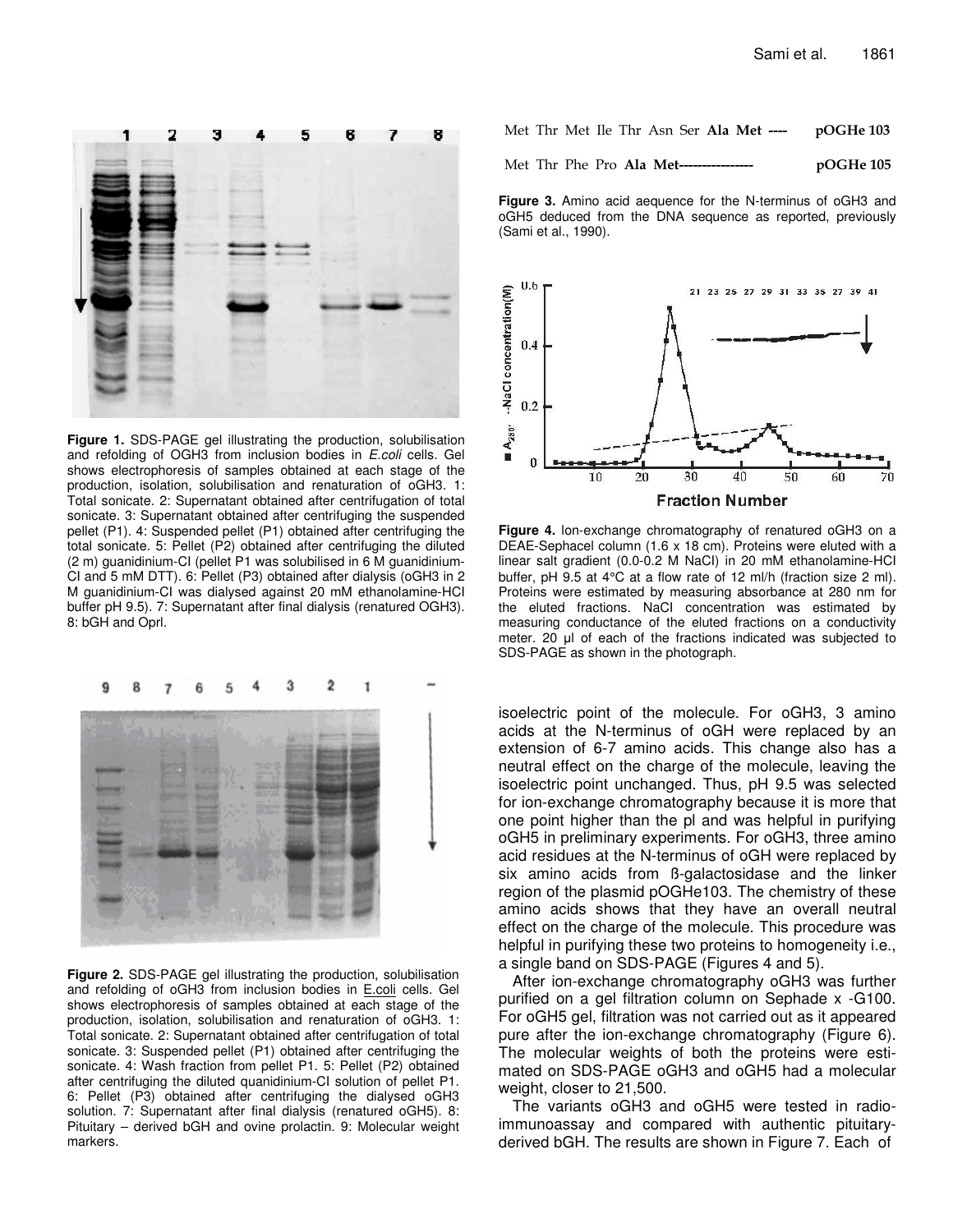

**Figure 5.** lon-exchange chromatography of renatured oGH5 on a DEAE-Sephacel column (1.6 x 18 cm). Proteins were eluted with a linear salt gradient (0.0-0.2 M NaCI) in 20 mM ethanolamine-HCI buffer, pH 9.5 at 4°C at a flow rate of 13ml/h (fraction size 3 ml). Proteins were estimated by measuring absorbance at 280 nm for the eluted fractions. NaCI concentration was estimated by measuring conductance of the eluted fractions on a conductivity meter. 20 µl of each of the fractions indicated was subjected to SDS-PAGE as shown in the photograph.



**Figure 6.** Gel filtration of oGH3 (after ion-exchange chromatography) on a Sephade x-100 column (2.5 x 96 cm). Proteins were eluted at a flow rate of 20 ml/h at 4°C (fraction size 7 ml). Proteins were estimated in eluted fractions by measuring absorbance at 280 nm. 20 µl of fractions indicated were subjected to SDS-PAGE. M: Pituitary bGH.

the variants behaved similarly to authentic pituitaryderived bGH. These results suggest that all these three molecules have s similar shape and structure and antigenic regions since all three (pituitary-derived bGH, oGH3 and oGH5) were equivalent to bGH in terms of recognizing the polyclonal antibody preparation. It is likely that at least some of the antibody binding is conformation specific rather than sequence specific, so these results further suggest that recombinant DNA-derived oGH3 and



**Figure 7.** Comparison of oGH3, oGH5 and pituitary-derived bGH in an immunoassay. Assays were carried out using <sup>125</sup>l-labelled bGH and a polyclonal antibody reised against bGH in rabbit.

oGH5 were correctly folded. Changes introduced at the N-terminus of oGH therefore did not affect the binding to the polyclonal antibody, suggesting that this is not a major epitope.

The binding characteristics of oGH3 and oGH5 were compared with pituitary-derived bGH in radioreceptor assay. Receptors were prepared from pregnant rabbit liver. The results showed (Figure 8) that both the variants behaved similarly to authentic pituitary-derived bGH. Therefore oGH3 and oGH5 are very similar to bG in the regions which are required for receptor binding. These data also confirm that the molecules were folded correctly.

Ashkenazi et al. (1987) reported that the N-terminal sequence of GH is important for receptor binding. The results shown here demonstrate that changes close to the N-terminus (including extensions) did not have any effect on the receptor-binding characteristics of the molecules.

### **Binding studies with monoclonal antibodies**

A panel of monoclonal antibodies was raised against bGH by Aston et al. (1987). These were designated OA11-OA17. This panel of monoclonal antibodies has been tested for the potentiation of the actions of GH on growth and elevation of somatomedin C levels in hypophysectomized rats. One of the monoclonal antibodies, OA11, has been studied for potentiation of GH actions in sheep (Pell et al., 1989).

Two of the monoclonal antibodies from this panel,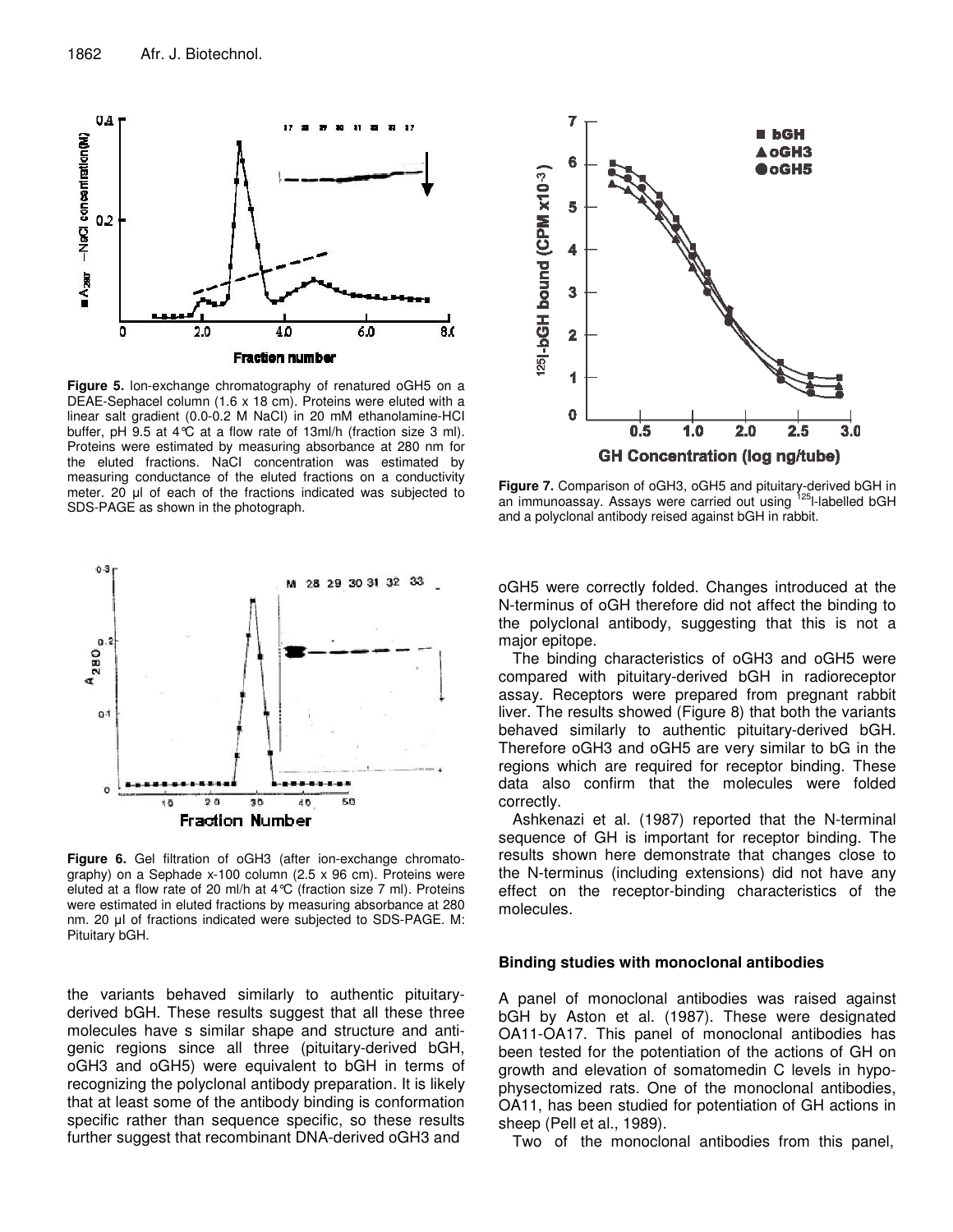

**Figure 8.** Comparison of oGH3, oGH5 and pituitary-derived bGH in a radioreceptor assay. Displacement of <sup>125</sup>I-labelled human GH (hGH) from rabbit liver microsomal receptors by unlabelled oGH3, oGH5 or pituitary-derived bGH is shown.

OA11 and OA12, were used to study the immunological characteristics of three N-terminal variants, oGH1, oGH3 and oGH5. The results of this immunological study are shown in Figures 9 and 10. oGH1 and oGH3 behaved similarly to the authentic pituitary-derived bGH. The same amount of bGH, oGH1 and oGH3 was required to give 50% displacement of <sup>125</sup>I-bGH. This indicates that bGH, oGH1 and oGH3 have the same affinity for OA11 and for OA12.

Thus, oGH1 and oGH3 were equivalent to pituitaryderived bGH in recognition of binding sites on OA11 and OA12.

For oGH5 different results were obtained in the binding studies. Both OA11 and OA12 were able to differentiate between bGH and oGH5. The determinants defined by monoclonal antibodies OA11 and OA12 were expressed to a lesser degree on Met-Thr- oGH than on bGH. The two monoclonal antibodies OA11 and OA12 were thus able to reveal changes in the antigenic structure of the oGH5 molecule which presumably derive from its Nterminal sequence.

The amino acid sequence analysis of these three oGH variants shows that oGH1 and oGH5 have the complete sequence of phenylalanyl oGH. oGH5 has a 2-3 residue N-terminal extension (Met-Thr-Phe-) while oGH1 has a longer extension and the sequence –Gly-Asp-Phe- in the equivalent positions. oGH3 does not have the first 3 amino acid residues of oGH and has the sequence –lle-Thr-Asn- in equivalent positions. It is possible that the lowered binding of oGH5 to OA11 and OA12 is due to the presence of Met- close to the normal N-terminus, though in many of the molecules Met- was not retained.



**Figure 9.** Comparison of oGH1, oGH3, oGH5 and pituitary-derived bGH in an immunoassay. Assays were carried out using 125 llabelled bGH and a monoclonal antibody (OA11) raised against bGH.



**Figure 10.** Comparison of oGH1, oGH3, oGH5 and pituitary-derived bGH in an immunoassay. Assays were carried out using <sup>125</sup>llabelled bGH and a monoclonal antibody (OA12) raised against bGH.

Work described here confirms that recombinant DNAderived GH analogues with altered N-terminal sequences could be use as a model for studying structure-function relationships. This could be extended by introducing different types of mutations at the N-terminus of the molecule. A variety of assay systems using bioassays, immunoassay and receptor assays could be used. Use of